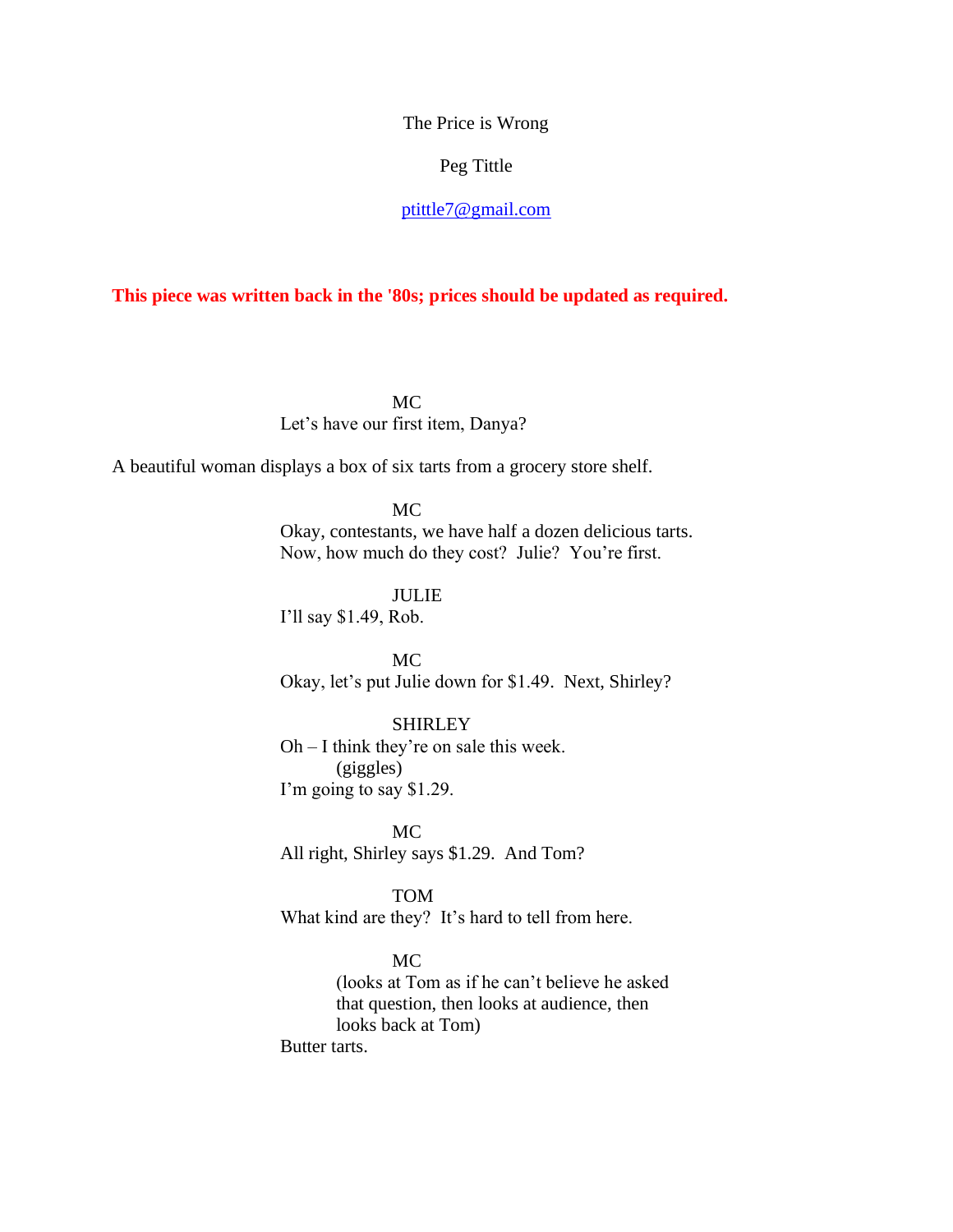#### TOM

With or without raisins?

MC

(looks again at Tom, then at audience, then off-stage for an answer) John? With or without raisins? No? Don't know? Anyone there? Paul? No? (looks back to Tom) Tom, we don't know. Can you take a guess anyway –

TOM

Well, I don't know – without knowing that – I'll say \$2.99.

MC (pauses, looks at audience, then looks back at Tom) You don't do the grocery shopping in your house, do you Tom?

TOM

(not understanding, shakes his head) Ah, no I don't Rob.

MC

Okay we have Julie with \$1.49, Shirley with \$1.29, and Tom, Tom is going with \$2.99. Danya – is anyone's price right?

Danya lifts up a card. It says " $60¢$ ".

### MC

(reading an answer card he has in hand) But the plastic tray costs  $23¢$ , the cardboard is  $31¢$ , and the cellophane wrapping is  $5¢$ , for a total of \$1.16. Not including waste disposal costs for the non-biodegradable and non-reusable packaging: site establishment, pick-up, transport costs. Also not including our land and our oceans, since it all ends up in one or the other, causing various degradations. Okay, Danya, what's next?

Danya displays a styrofoam carton of eggs.

MC Shirley, you start us off with this one.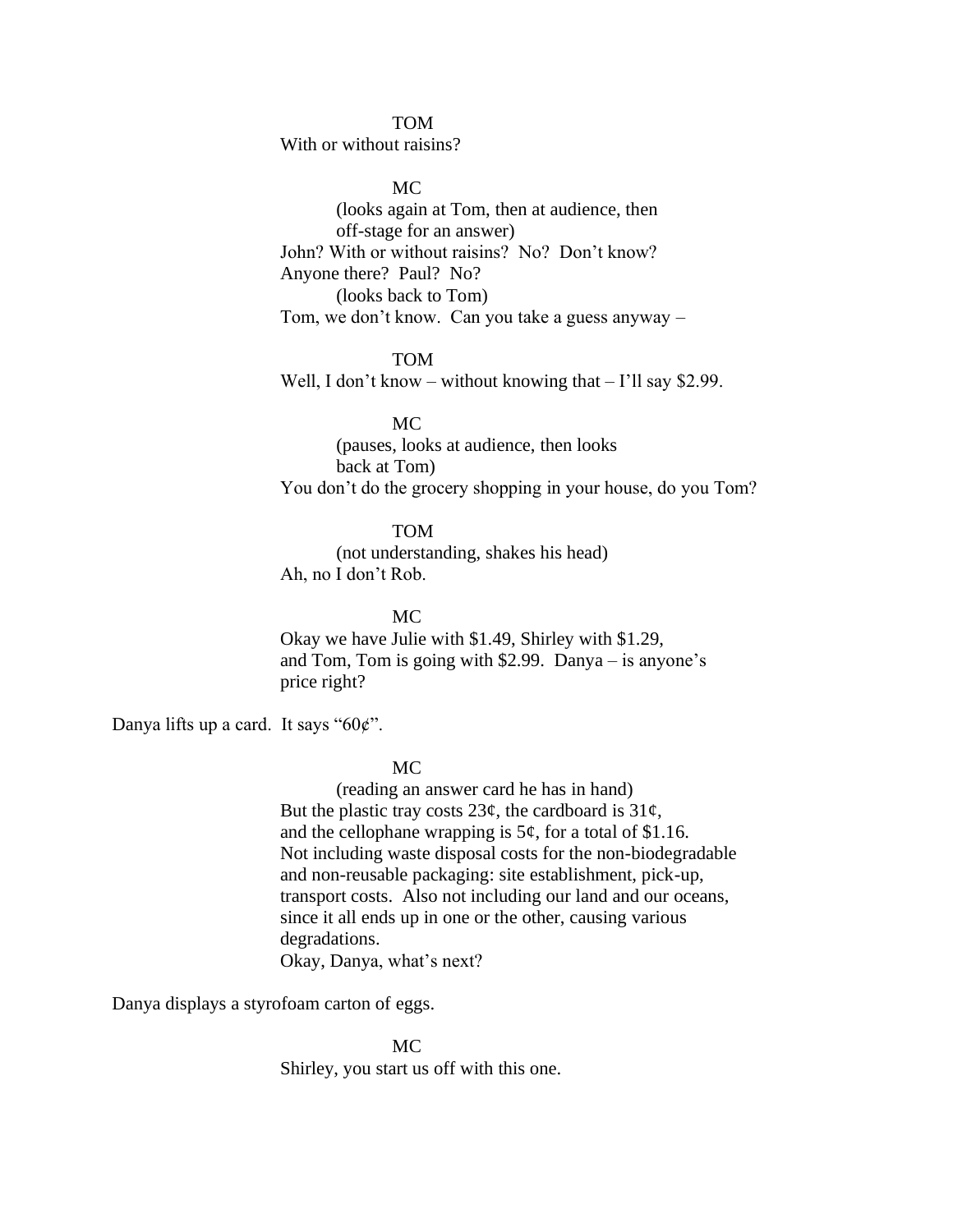SHIRLEY

 $Um-99¢.$ 

MC Okay 99¢ for Shirley. Tom? (then, anticipating him) We don't know if they're large or extra-large.

## TOM

(not catching the joke) \$1.89.

MC Okay – Julie?

JULIE

I'll say \$1.29.

MC (nods, then turns to Danya) Danya?

Danya lifts up the card in front of the carton. It says "\$1.49, our vision, our health, and some of our food."

## MC

Oh-hoh! Our vision, our health, and our food! (he reads) The manufacture of styrofoam produces chlorofluorocarbons which deplete the ozone layer allowing more ultraviolet rays from the sun to get through. This increases the chances of cataracts and eventual blindness, skin cancer, and damage to the body's immune system. Ultraviolet rays are also harmful to some grain crops and will kill ocean plankton, the base of the marine food chain. (looks up) Who knew? Danya, let's see our third item of today's game!

Danya drapes herself over a new car.

MC All right, we have a brand new car. Looks great, doesn't it? Tom, what's your price?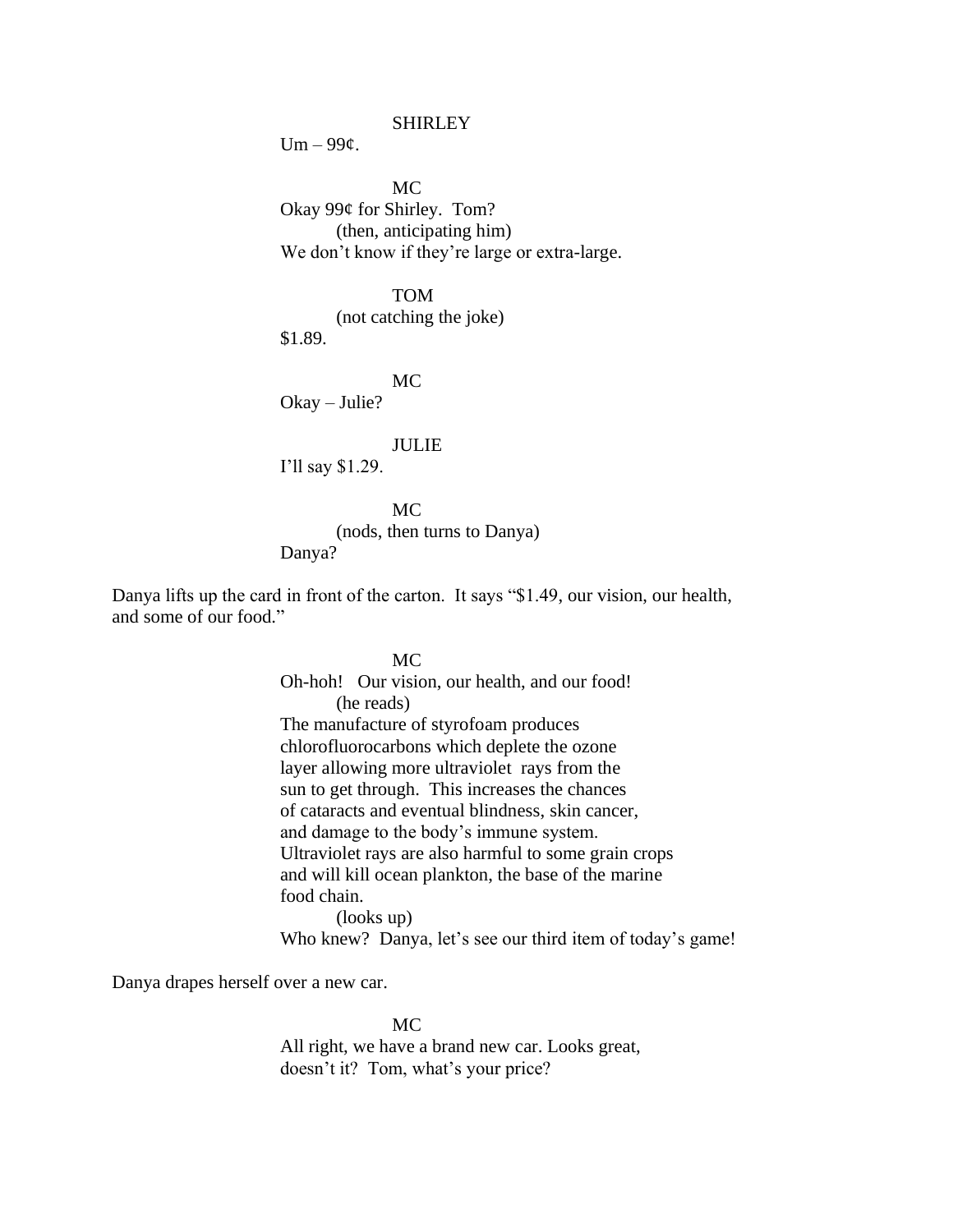TOM What kind of car is it, Rob?

MC It doesn't really matter, Tom. TOM Well – I need to know –

MC Tom, it's any car.

TOM I'll say \$13,500.

MC Fine – \$13,500 for Tom. And Julie?

JULIE

I'll say \$11,500.

MC Julie says \$11,500. Shirley?

SHIRLEY Oh I don't know anything about cars, Rob. (giggles) I'll say 30,000.

MC

Okay, all three contestants have their prices on the board. Danya – how much does our car cost?

Danya lifts up card in front of car. It says "\$12,000, most of our food, and much of our current climate."

> MC Ooh – more expensive than we thought! (he reads answer card) The carbon dioxide from your exhaust pipe is responsible for much of the greenhouse effect. Droughts, shifting deserts, and floods will destroy farming as and where we know it, and the consequent global warming will change our current climate. (he looks up) Danya, what's next for our contestants?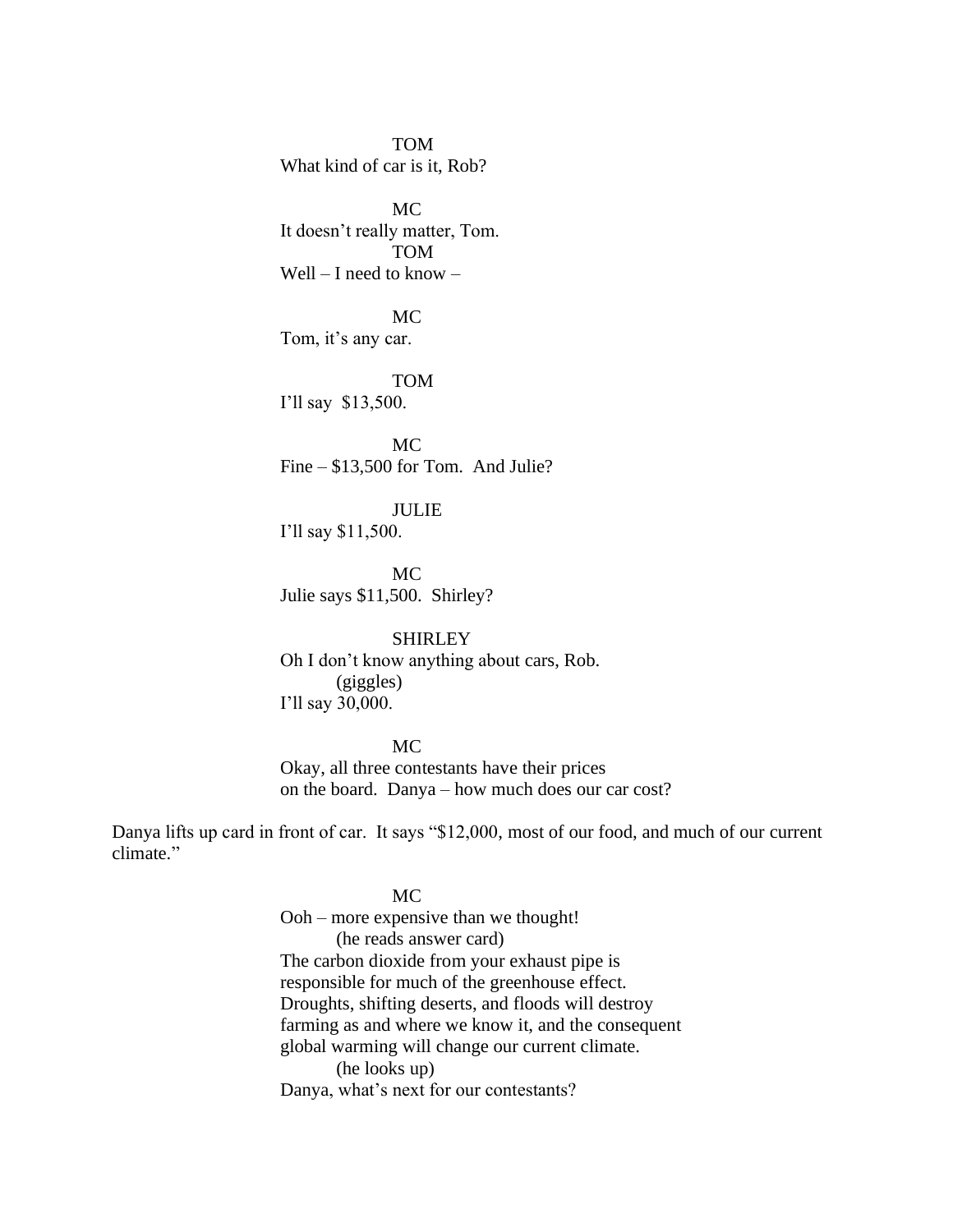Danya holds a package of coffee filters at chest level.

MC Julie, we're back to you. How much does a package of coffee filters cost?

## JULIE

\$1.49. MC Okay – and Shirley?

#### **SHIRLEY**

\$2.49.

MC  $$1.49$  for Julie,  $$2.49$  for Shirley – Tom?

TOM How many are in the package?

MC looks at audience, doesn't say a word.

TOM (cont'd) It doesn't matter, right? \$4.99.

MC \$4.99 it is for Tom. Danya?

Danya lifts up card. It says "\$1.29 and 4 to 45 years of your life."

### MC

(reading the card) Chlorine bleaching to make paper products a pure white produces dioxin, a deadly chemical that causes cancer. The coffee-making process in particular almost guarantees that the dioxin will be transferred from the paper to the body. Hmm. (looks to Danya) Danya, what do you have for us next?

Danya displays a pound of ground beef.

MC Mmm – won't that be great on the barbecue! Shirley?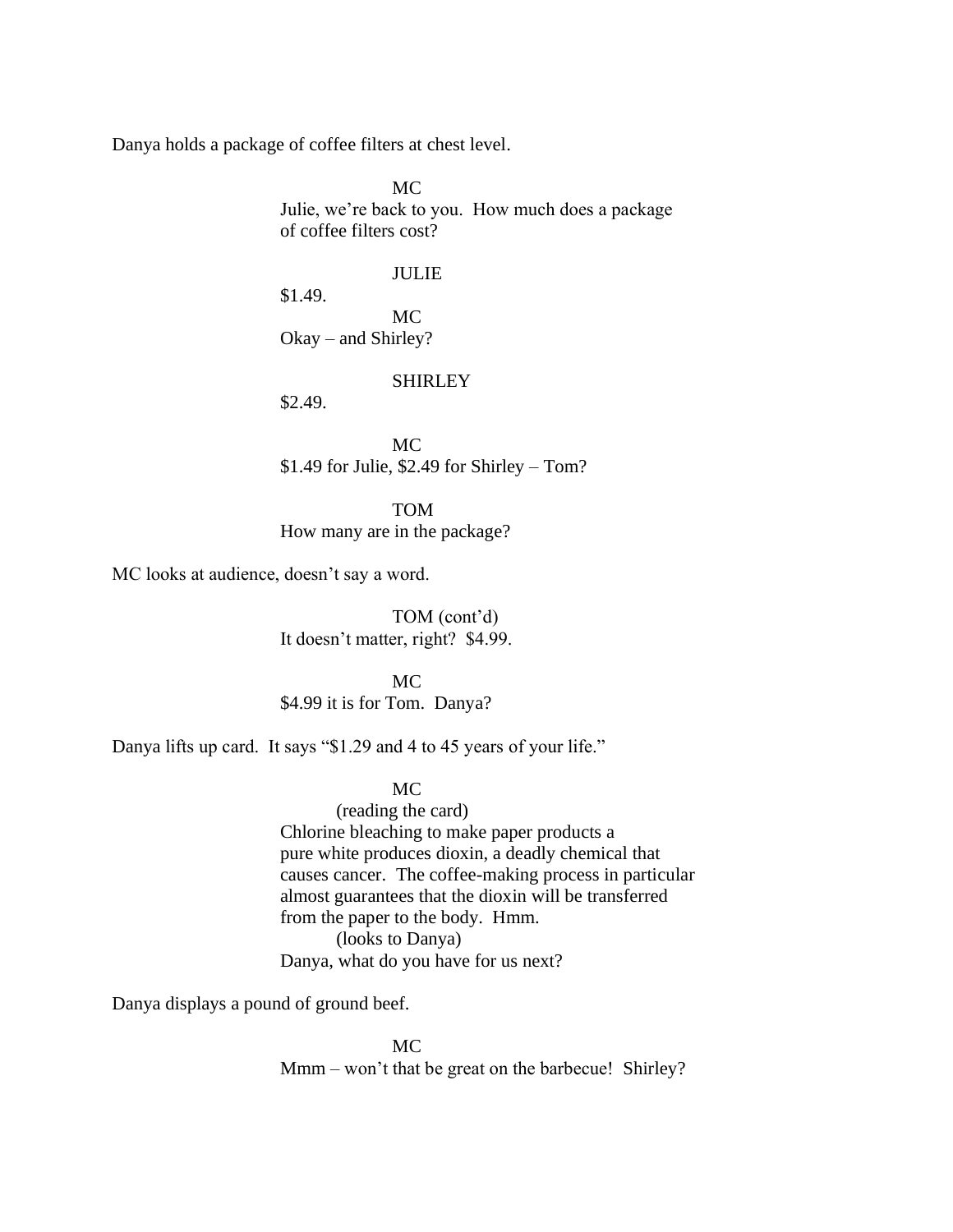## **SHIRLEY**

Yes?

MC (looks at audience) How much do you think this pound of ground beef costs?

SHIRLEY Oh. Can I say \$2.49?

MC I don't know, can you?

#### SHIRLEY

(giggles) Okay, \$2.49.

MC

And Tom?

TOM

89¢.

MC

And Julie?

## JULIE

\$1.89.

MC Okay, we have \$2.49, 89¢, and \$1.89. Danya?

Danya holds up card. The fine print is too small to read.

## MC

#### (reads)

This beef is from a cow grazing on cleared tropical rainforest land. It costs \$1.89, plus a cure for cancer and other diseases, since extracts from tropical rainforests provide many of the world's commercial drugs, plus several staple crops, since without access to genetic material from wild relatives, crop breeders are unable to protect against insect attack and fungal invasion, plus half the world's plant and animal species, since they live there, *plus* our current climate, since rainforests are the lungs and air conditioners of the planet –